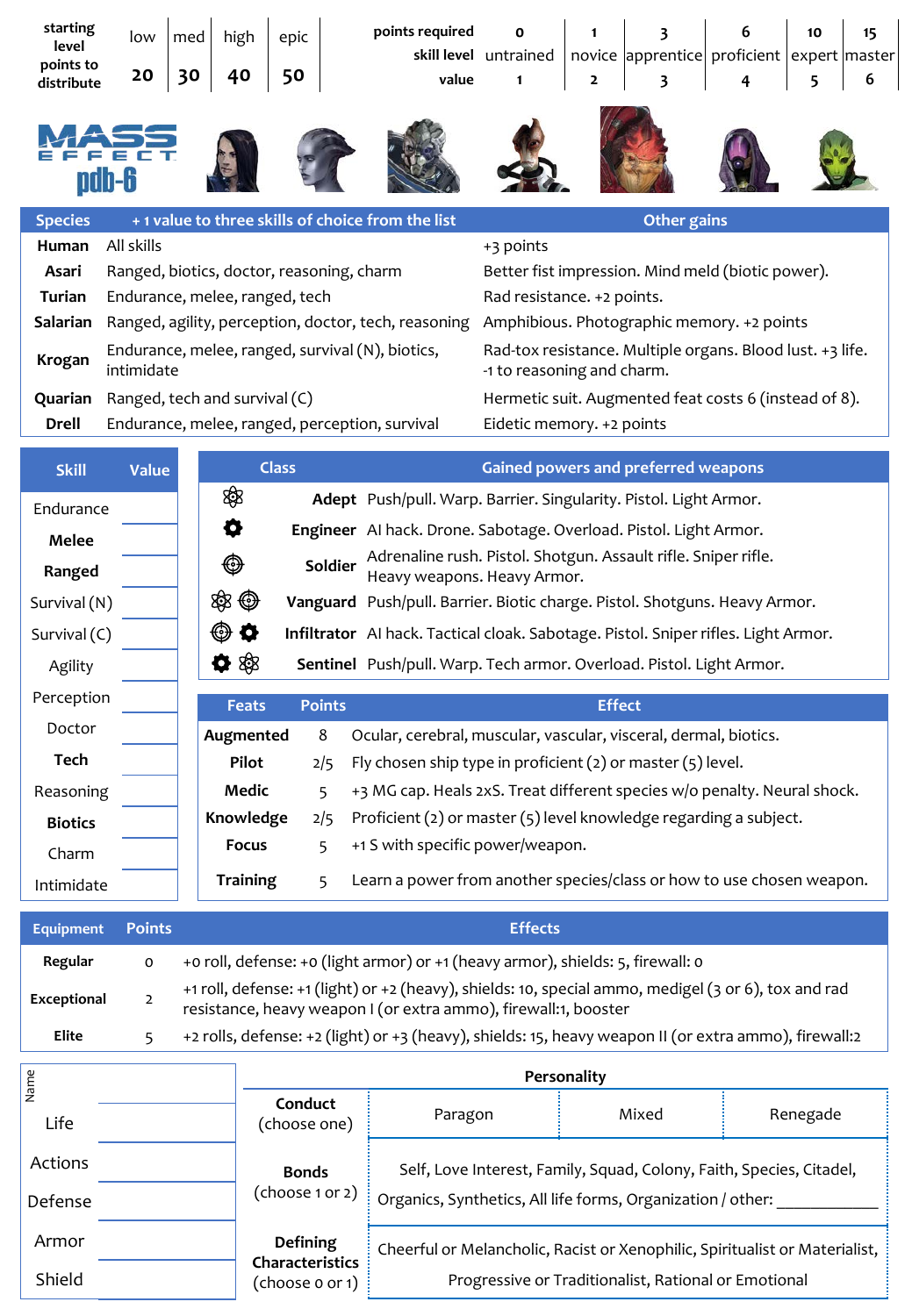### **INDEX**

#### **General**

| <b>Checks</b>   | Roll one or more D6 (depending on the value of the skill) for all attempts. Count the number of successes<br>(S=4, 5 or 6). Each double 6s will increase your total S by one. All-ones or three ones is a critical miss.                                          |  |
|-----------------|-------------------------------------------------------------------------------------------------------------------------------------------------------------------------------------------------------------------------------------------------------------------|--|
| <b>Actions</b>  | Number of things you can do in a turn = $2 + 1$ (one proficient skill).<br>Actions: movement (4-5sq), attack with a weapon, use a power*, set up an ambush, concentration (continue<br>an action next turn) * You cannot use same power more than once in a turn. |  |
| Life            | Number of damage you can take before going down = $3 \times$ endurance + $3$ (Krogan)                                                                                                                                                                             |  |
| Defense         | Reduces the damage taken = $1-2$ (agi/3) + $1-2$ (cover)                                                                                                                                                                                                          |  |
| <b>Shield</b>   | Absorbs damage and prevents effects of biotics. Regenerates between combats (or by "take cover" action).<br>Booster instantly regenerates shield.                                                                                                                 |  |
| <b>Armor</b>    | Reduces the damage taken after shield is depleted = $+1-3$ (equipment) + 1 (augment)                                                                                                                                                                              |  |
| <b>Firewall</b> | Reduces effects of AI hack and sabotage. Depends on equipment (1-2) but can be set via tech check.                                                                                                                                                                |  |
| Resistance      | +2 to armor vs radiation and/or toxins                                                                                                                                                                                                                            |  |
| Damage          | Depends on the result of a skill check (S). Reduced by defense and armor of the enemy.                                                                                                                                                                            |  |
| Ranges          | Close (1 to 4sq). Medium (5 to 14sq). Far (15+sq). Powers are effective in close-medium range.                                                                                                                                                                    |  |
|                 |                                                                                                                                                                                                                                                                   |  |

|               | Augments                                                                      |  |  |  |
|---------------|-------------------------------------------------------------------------------|--|--|--|
| Aug: ocular   | +1 value to ranged, perception. Built-in sensor module. Superior vision.      |  |  |  |
| Aug: cerebral | +1 value to tech, reasoning. Built-in computer module. Superior intelligence. |  |  |  |
|               | Aug: muscular +1 value to endurance, melee. Superior strength.                |  |  |  |
|               | Aug: vascular +1 value to agility, melee. +1 move action. Superior speed.     |  |  |  |
| Aug: visceral | +1 value to endurance. Regeneration (1 life/turn). Tox resistance.            |  |  |  |
| Aug: dermal   | +1 value to endurance. +1 defense (armor). Rad resistance.                    |  |  |  |
| Aug: biotics  | +2 value to biotics.                                                          |  |  |  |

|  | Equipment |
|--|-----------|
|  |           |

| Medigel                                     | (melee range). 3 or 6 (medic) first aid uses. Used via doctor skill. Heals squamates.                                     |  |  |  |  |
|---------------------------------------------|---------------------------------------------------------------------------------------------------------------------------|--|--|--|--|
| <b>Booster</b>                              | Shield: fully regenerates shield. Stim: +2 actions for 3 turns. Biotic: +2S to biotic checks for 3 turns.                 |  |  |  |  |
| Omnitool                                    | Used for tech checks. Exceptional: +1 roll 1 firewall. Elite: +2 rolls 2 firewall                                         |  |  |  |  |
| <b>Bioamp</b>                               | Used for biotics checks. Exceptional +1 roll, Elite: +2 rolls                                                             |  |  |  |  |
| Melee                                       | (melee range). Exceptional +1 roll, Elite: +2 rolls                                                                       |  |  |  |  |
| Pistol                                      | S: 0/-1/-2 (close/medium/far). Exceptional +1 roll, Elite: +2 rolls                                                       |  |  |  |  |
| Shotgun                                     | S: +1/0/NA (close/medium/far). Exceptional +1 roll, Elite: +2 rolls                                                       |  |  |  |  |
| <b>Assault Rifle</b>                        | S: 0/+1/0 (close/medium/far). Exceptional +1 roll, Elite: +2 rolls                                                        |  |  |  |  |
| <b>Sniper Rifle</b>                         | S: -1/0/+1 (close/medium/far). Exceptional +1 roll, Elite: +2 rolls                                                       |  |  |  |  |
|                                             | Grenade Launcher (Medium range. Effects 4sq area vs agi.). Bypasses defense.                                              |  |  |  |  |
|                                             | Frag (4-9 [D6+3] damage to all targets), EMP (7-12 [D6+6] damage to synths and shields),                                  |  |  |  |  |
| Heavy weapon-I<br>(3 ammo. AP: 2)           | Stun (2 action damage to all targets), Smoke (creates smoke for 3 turns)                                                  |  |  |  |  |
| DC: [S]                                     | Missile Launcher: 7-12 (D6+6) damage against a target at far range (vs agi). 3 damage to target with successful agi       |  |  |  |  |
|                                             | and to all adjacent targets (vs agi). Bypasses defense. DC: Ranged                                                        |  |  |  |  |
|                                             | Flamer: 4-9 (D6+3) canonical close-range damage ( $\frac{1}{2}$ to synths). Effects 4-9 sq area vs agi. Bypasses defense. |  |  |  |  |
|                                             | Nuclear Launcher: Disables shields. 11-21 (2D6+9) damage to area (25-41sq) at far range. Bypasses defense. Rad            |  |  |  |  |
|                                             | damage: 4 per turn to all effected until end of combat.                                                                   |  |  |  |  |
| <b>Heavy weapon-II</b><br>$(1$ ammo. AP: 3) | Arc Projector: Ranged (medium) attack with +5S bonus. Moves to the next (med) target at random with -1 S. 2x              |  |  |  |  |
|                                             | damage to synth-shield, 2 AP damage to unarmored org vs End. DC: [S]                                                      |  |  |  |  |
|                                             | Singularity Projector (10 tons/area/med). Effects 9-13sq. Ineffective against shield. 15 damage to all targets.           |  |  |  |  |
| Special ammo                                | Armor Piercing (+2 damage to armored), Phasic (+2 damage to shields)                                                      |  |  |  |  |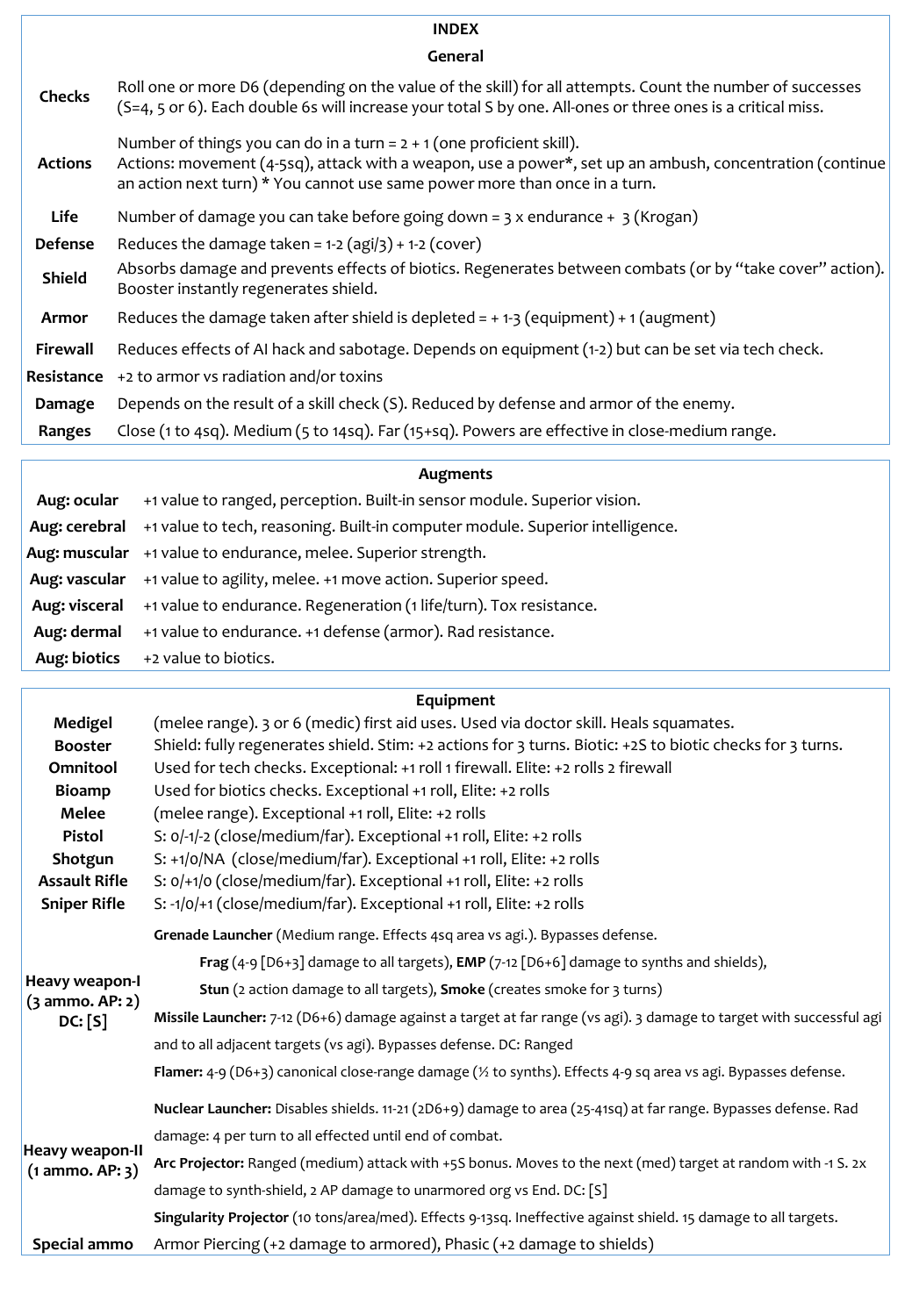|                                              |                            |                                                                                                              | <b>Abilities and Powers (Species)</b>                                                                                                                                                                                |  |  |  |
|----------------------------------------------|----------------------------|--------------------------------------------------------------------------------------------------------------|----------------------------------------------------------------------------------------------------------------------------------------------------------------------------------------------------------------------|--|--|--|
| Mind<br>meld                                 | Asari<br><b>Biotics</b>    |                                                                                                              | Communicate with (S:1), read minds of (S), or dominate (S-2) organics for a turn. Ineffective<br>against shield. Concentration. (vs Reas.)                                                                           |  |  |  |
| <b>Blood</b><br>Krogan<br>Reasoning<br>lust  |                            | Krogans are difficult to control/direct in battle unless they attack nearest target (S:1 or 2 to<br>bypass). |                                                                                                                                                                                                                      |  |  |  |
|                                              |                            |                                                                                                              | Abilities and Powers (Classes)                                                                                                                                                                                       |  |  |  |
| Push/pull                                    | <b>Biotics</b>             |                                                                                                              | Push or pull objects with biotics ( $2^{5/1}X100kg$ ). Bypasses defense. May cause damage (S).<br>Ineffective against shield.                                                                                        |  |  |  |
| <b>Warp</b>                                  | <b>Biotics</b>             |                                                                                                              | Deal biotic damage (S) to a target. Ineffective against shield. Cannot hit behind cover. Armor<br>penetration.                                                                                                       |  |  |  |
| <b>Barrier</b>                               | <b>Biotics</b>             |                                                                                                              | Boosts (or generates) shield with biotics check (2XS+2) for a turn with 1S or more.                                                                                                                                  |  |  |  |
| Singularity                                  | <b>Biotics</b>             |                                                                                                              | Alter gravity on target 4sq area (2 <sup>5-1</sup> X100kg) for 3 turns. Ineffective against shield. Floaters<br>receive 2X damage from push and weapons.                                                             |  |  |  |
| AI hacking                                   | Tech                       |                                                                                                              | Stun (AP damage: S-firewall) or control (Turns: S/2-firewall) synthetics.                                                                                                                                            |  |  |  |
| <b>Drone</b>                                 | Tech                       |                                                                                                              | Create and control a regular (S:1), advanced (S:2) or combat (S:3) drone. Concentration.                                                                                                                             |  |  |  |
| Sabotage                                     | Tech                       |                                                                                                              | Overheat weapons, omni-tools or bio-amps for S/2-fw turns or incinerate mechanical<br>equipment causing armor penetrating damage (S/2). Damage may stun organics (1 AP,<br>damage vs End or Reas). Bypasses defense. |  |  |  |
| Overload                                     | Tech                       |                                                                                                              | Damages shields (3xS) and synths (S) in a sq. Cannot hit behind a cover. Bypasses defense.<br>Area of effect can be increased (-1 S, +1 sq).                                                                         |  |  |  |
|                                              |                            |                                                                                                              | Adrenaline rush Endurance 1(S:2), 2(S:5) or 3(S:9) bonus attack actions each turn for the next 4 turns.                                                                                                              |  |  |  |
| <b>Biotic charge</b>                         | <b>Biotics</b>             |                                                                                                              | Charge (AP:2) with a bonus to melee damage (S). May grant bonus attack (S:3+).                                                                                                                                       |  |  |  |
| <b>Tactical cloak</b>                        | Tech                       |                                                                                                              | Invisibility over time (S turns). When invisible +2 S to attack.                                                                                                                                                     |  |  |  |
| Tech armor                                   | Tech                       |                                                                                                              | Boosts max shields of the squad (by S) or repairs target shields to its max value (S:3).<br>Undamaged shields are always at max.                                                                                     |  |  |  |
| <b>Neural shock</b>                          | Doctor<br>Medic            | End).                                                                                                        | Melee range: S/2 AP damage to organics (vs Reas). May shut down biotic power for a turn (vs                                                                                                                          |  |  |  |
|                                              |                            |                                                                                                              | Abilities and Powers (Skills and weapons)                                                                                                                                                                            |  |  |  |
| Overkill                                     | Proficient<br>Ranged/Melee |                                                                                                              | (melee/pistol/assault rifle) Attack two adjacent targets or same target twice. -1 to S.                                                                                                                              |  |  |  |
| Apprentice<br><b>Covering Fire</b><br>Ranged |                            |                                                                                                              | (pistol/assault rifle) Provides defense bonus to one or more allies for a turn (S/2)                                                                                                                                 |  |  |  |
| Carnage                                      | Proficient<br>Ranged       |                                                                                                              | (shotgun) (2AP) +S damage in a close-range attack. Can hit the next adjacent enemy<br>(primary weapon damage). May knock enemies down (vs End).                                                                      |  |  |  |
| Assassinate                                  | Proficient<br>Ranged       |                                                                                                              | (sniper rifle) (2AP) +3 to S against a target in far range.                                                                                                                                                          |  |  |  |
| Ambush                                       | Apprentice                 |                                                                                                              | Ready an action with a skill which will be triggered as a response (like enemy leaving<br>cover, ally hitting an enemy with an overload/pull etc.)                                                                   |  |  |  |
| <b>First aid</b>                             | Novice doctor              |                                                                                                              | Heals: S or 2S (medic) -1 for other species (except for medic).                                                                                                                                                      |  |  |  |
| <b>Take cover</b>                            |                            |                                                                                                              | Stay in cover to improve defense $(+1)$ for a turn and regenerate shields $(+2)$ .                                                                                                                                   |  |  |  |
| Firewall                                     | Apprentice<br>Tech         |                                                                                                              | Create a firewall of S/2 for all squad for 4 turns.                                                                                                                                                                  |  |  |  |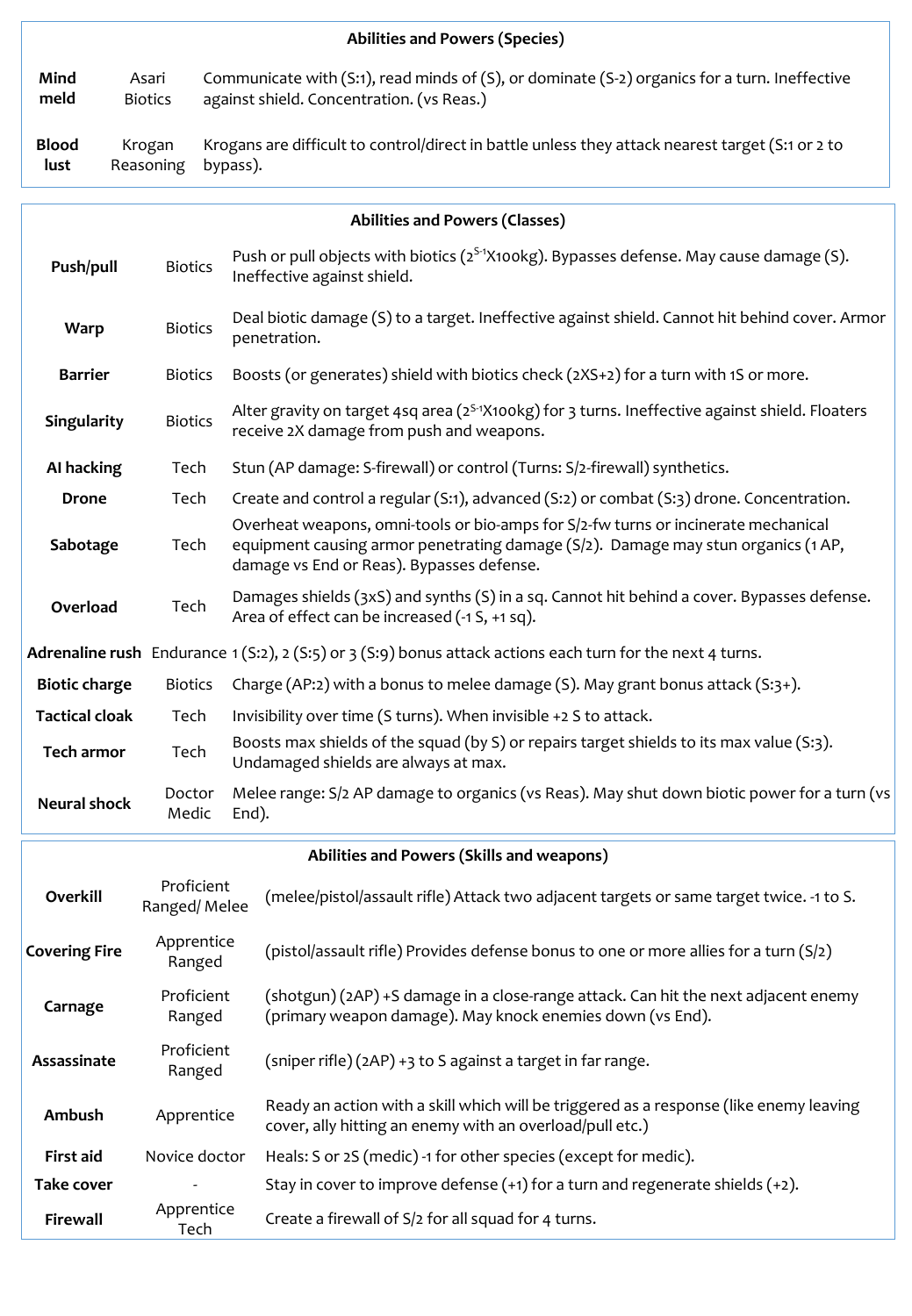





| Assault Trooper |        |  |  |  |  |
|-----------------|--------|--|--|--|--|
| Shield          | 0      |  |  |  |  |
| Life            | 6      |  |  |  |  |
| Defense         | 1      |  |  |  |  |
| Rifle           | 2D6    |  |  |  |  |
| -range          | 0/1/0  |  |  |  |  |
| Frag gr         | D6+3 - |  |  |  |  |
| AP:2            | armor  |  |  |  |  |
| vs agi          | Dam    |  |  |  |  |
| Melee           | 2D6    |  |  |  |  |
| -extra          | (stun) |  |  |  |  |







| Guardian       |  |  |  |  |  |
|----------------|--|--|--|--|--|
| 0              |  |  |  |  |  |
| 9              |  |  |  |  |  |
| Defense 0+1+2* |  |  |  |  |  |
| 3D6            |  |  |  |  |  |
| 0/-1/-2        |  |  |  |  |  |
| 3D6            |  |  |  |  |  |
| 2-stun         |  |  |  |  |  |
|                |  |  |  |  |  |

|         | --               |   |
|---------|------------------|---|
|         | Combat Engineer  |   |
| Shield  | 5                |   |
| Life    | 6                |   |
| Defense | 0                |   |
| Pistol  | 2D6              |   |
|         | $-range$ 0/-1/-2 | Г |
| Hack    | 4D6              |   |
| Turret  | AP:4             |   |
|         | Firewall: 1      | F |



| በ+2*  |
|-------|
|       |
| 0/1/0 |
|       |
|       |



| Nemesis |        |  |  |  |  |  |
|---------|--------|--|--|--|--|--|
| Shield  | 5      |  |  |  |  |  |
| Life    | 3      |  |  |  |  |  |
| Defense | $2+1$  |  |  |  |  |  |
| Sniper  | 5D6    |  |  |  |  |  |
| -range  | -1/0/1 |  |  |  |  |  |





Cloak +2 S



| Atlas    |          |  |  |  |  |
|----------|----------|--|--|--|--|
| Shield   | 15       |  |  |  |  |
| Life     | 27       |  |  |  |  |
| Defense  | 0+3*     |  |  |  |  |
| Cannon   | 5D6      |  |  |  |  |
| RPG      | D6+3-arm |  |  |  |  |
| vs agi   | dam      |  |  |  |  |
| Claw     | 4D6      |  |  |  |  |
| Firewall | 2        |  |  |  |  |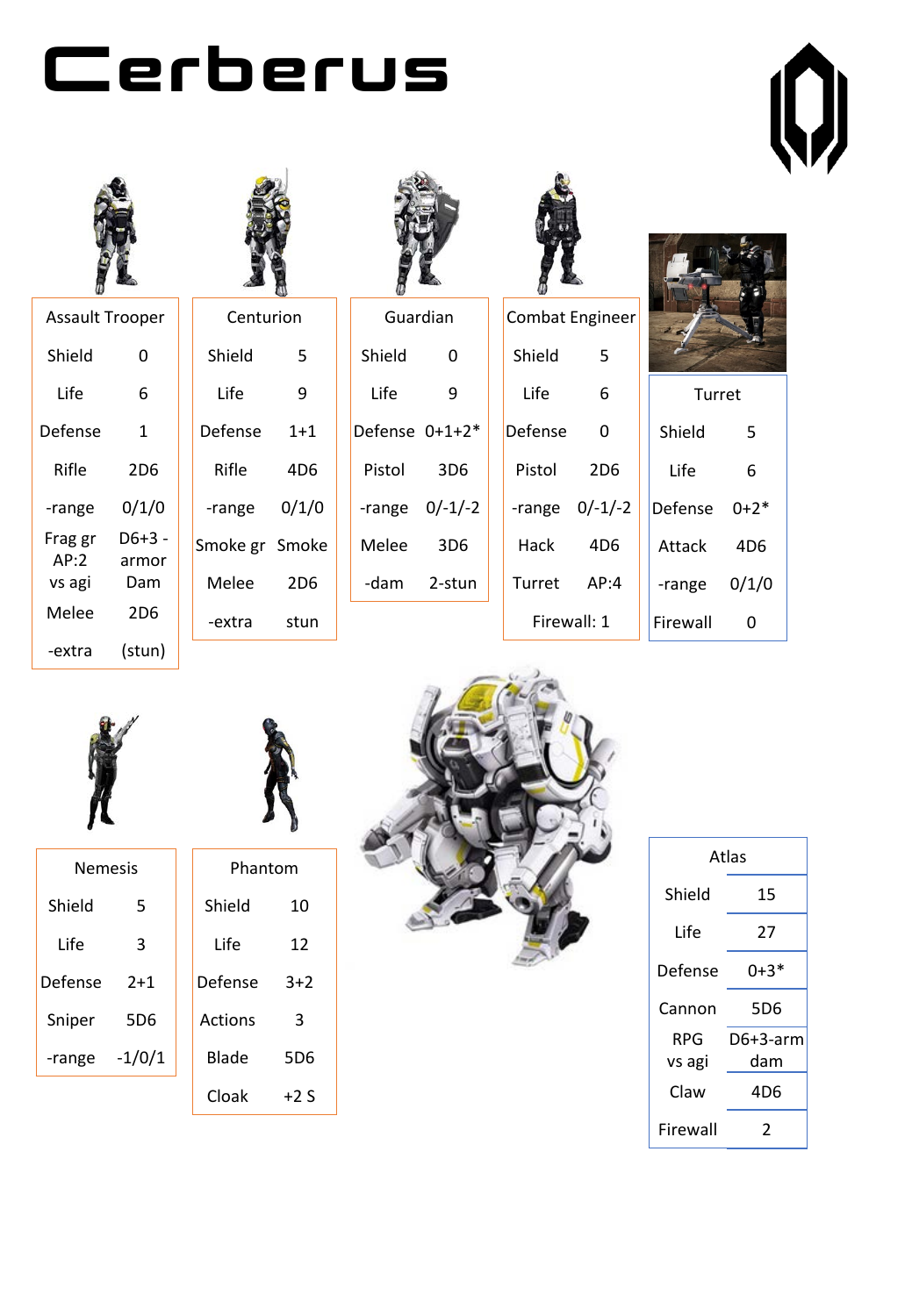





| Hunter |
|--------|



Trooper Shield 0 Life 6 Defense 1 Rifle 2D6 -range 1/2/1 Firewall:0

| Rocket Trooper |              |
|----------------|--------------|
| Shield         | 5            |
| Life           | 6            |
| Defense        | 0            |
| RPG            | DC:2         |
| AP:2           | D6+3 –       |
|                | vs agi armor |
| Firewall:1     |              |

| Pyro             |                                 |  |  |  |
|------------------|---------------------------------|--|--|--|
| Shield           | 5                               |  |  |  |
| Life             | 6                               |  |  |  |
| Defense          | ი                               |  |  |  |
| Flamer<br>vs agi | DC:2<br>$AP:2$ $D6+3-$<br>armor |  |  |  |
| Firewall:1       |                                 |  |  |  |

| Hunter       |     |
|--------------|-----|
| Shield       | 10  |
| l ife        | 12  |
| Defense      | 0+2 |
| Shotgun 4D6  |     |
| -range 1/0/X |     |
| Cloak: +2.S  |     |
|              |     |





| Prime                          |    |
|--------------------------------|----|
| Shield                         | 15 |
| Life                           | 24 |
| Defense 0+3                    |    |
| Actions                        | 3  |
| Pulse ca 6D6                   |    |
| Drone (AP:1)                   |    |
| Turret (AP:1)<br>Once per com. |    |
| Boost (+1)                     |    |
| Firewall: 3                    |    |





| Adv. Drone                  |                 |  | Turret     |       |
|-----------------------------|-----------------|--|------------|-------|
| Shield                      | 10              |  | Shield     | 5     |
| Defense                     | $2*$            |  | Life       | 6     |
| Shock                       | 3D <sub>6</sub> |  | Defense    | $0+2$ |
| 2x dam to sh.<br>Firewall:1 |                 |  | Rifle      | 4D6   |
|                             |                 |  | Firewall:1 |       |



| Armature    |        |
|-------------|--------|
| Shield      | 20     |
| Life        | 30     |
| Defense     | 0+4*   |
| Pulse ca    | 6D6    |
| Shock       | 5D6    |
| Area        | +2stun |
| Firewall: 4 |        |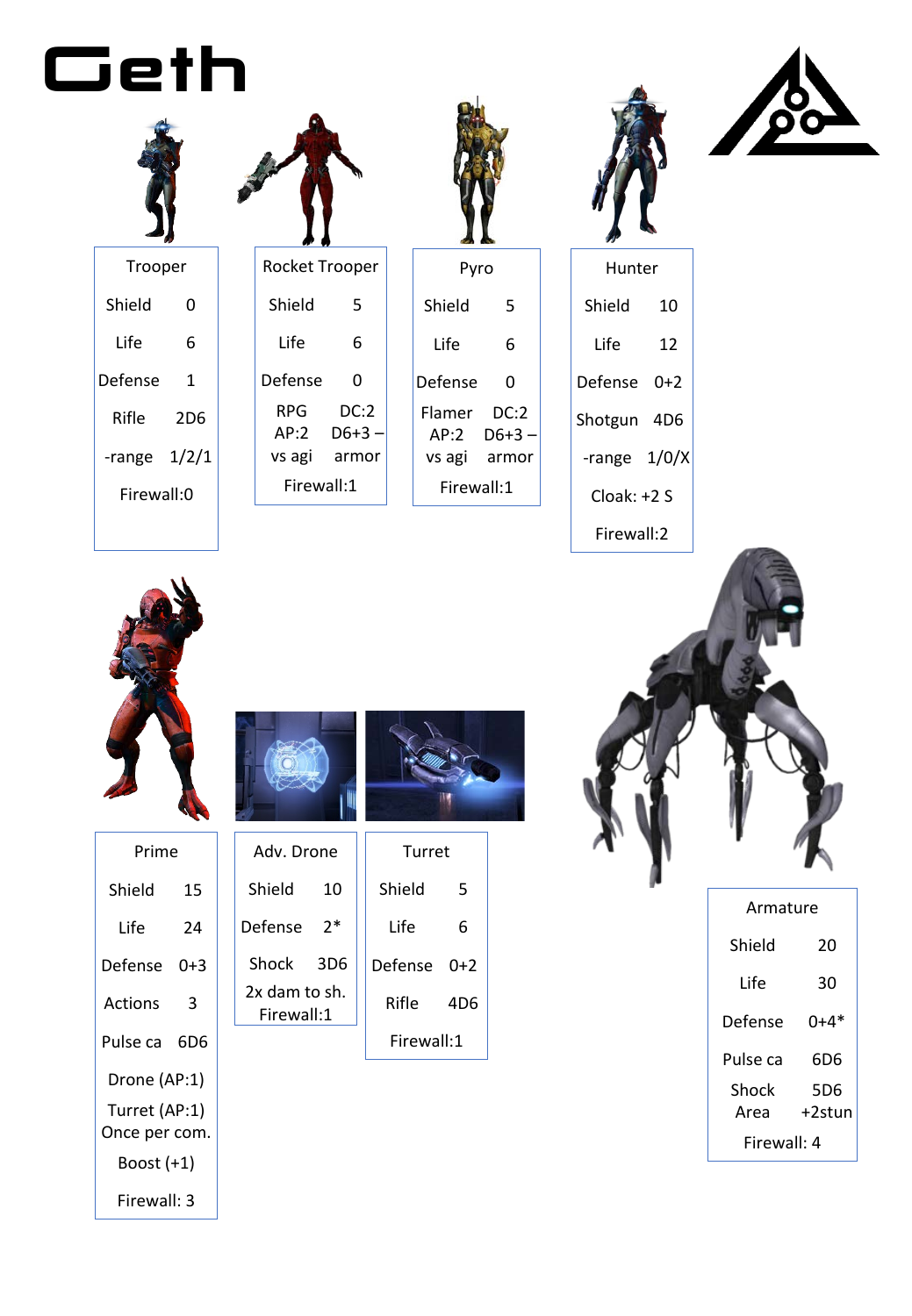



Shield 0

Life 3

Defense 0\*

Grab 3D6



|              | Cannibal |  |  |  |  |
|--------------|----------|--|--|--|--|
| Shield       | ი        |  |  |  |  |
| Life         | 6        |  |  |  |  |
| Defense      | ი        |  |  |  |  |
| Arm-gun 2D6  |          |  |  |  |  |
| -range       | 0/1/0    |  |  |  |  |
| Frag gr      | 2D6      |  |  |  |  |
| -dam<br>AP:2 | 2D6      |  |  |  |  |



|           | Marauder |  |  |  |  |
|-----------|----------|--|--|--|--|
| Shield    | 5        |  |  |  |  |
| l ife     | q        |  |  |  |  |
| Defense   | $1 + 1$  |  |  |  |  |
| Rifle     | 3D6      |  |  |  |  |
| -range    | 0/1/0    |  |  |  |  |
| Boost +1S |          |  |  |  |  |





|             | Ravager                |
|-------------|------------------------|
| Shield      | ი                      |
| Life        | 12                     |
| Defense     | በ+2*                   |
| Cannon      | 4D6                    |
| Swarmer     | 2 tox dam/turn         |
| Close range | <b>Bypasses shield</b> |
| Death: acid | 8 tox dam              |
| dam vs agi  | Bypasses shield        |
| close range |                        |

|         |              |          | Banshee             |  |           |                     |  |
|---------|--------------|----------|---------------------|--|-----------|---------------------|--|
|         |              | Shield   | 15                  |  |           |                     |  |
|         | <b>Brute</b> |          |                     |  |           |                     |  |
|         |              | Life     | 24                  |  |           |                     |  |
| Shield  | 5            | Defense  | $0 + 2*$            |  |           |                     |  |
| Life    | 18           | Actions  | $\mathsf{3}$        |  |           |                     |  |
| Defense | $0 + 3*$     | Teleport | $5m$                |  |           |                     |  |
| Crush   | 5D6          | Warp     | 6D6                 |  | Harvester |                     |  |
| Charge  | $+2S$        | Impale   | 6D6                 |  | Shield    | $\mathsf{O}\xspace$ |  |
|         |              | -extra   | Stun $(2)$          |  | Life      | 33                  |  |
|         |              | Barrier  | 6D <sub>6</sub>     |  | Defense   | $0 + 4*$            |  |
|         |              |          | 6D6/2dam            |  | Cannon    | 7D6                 |  |
|         |              | Nova     | Knockdown<br>Vs End |  |           |                     |  |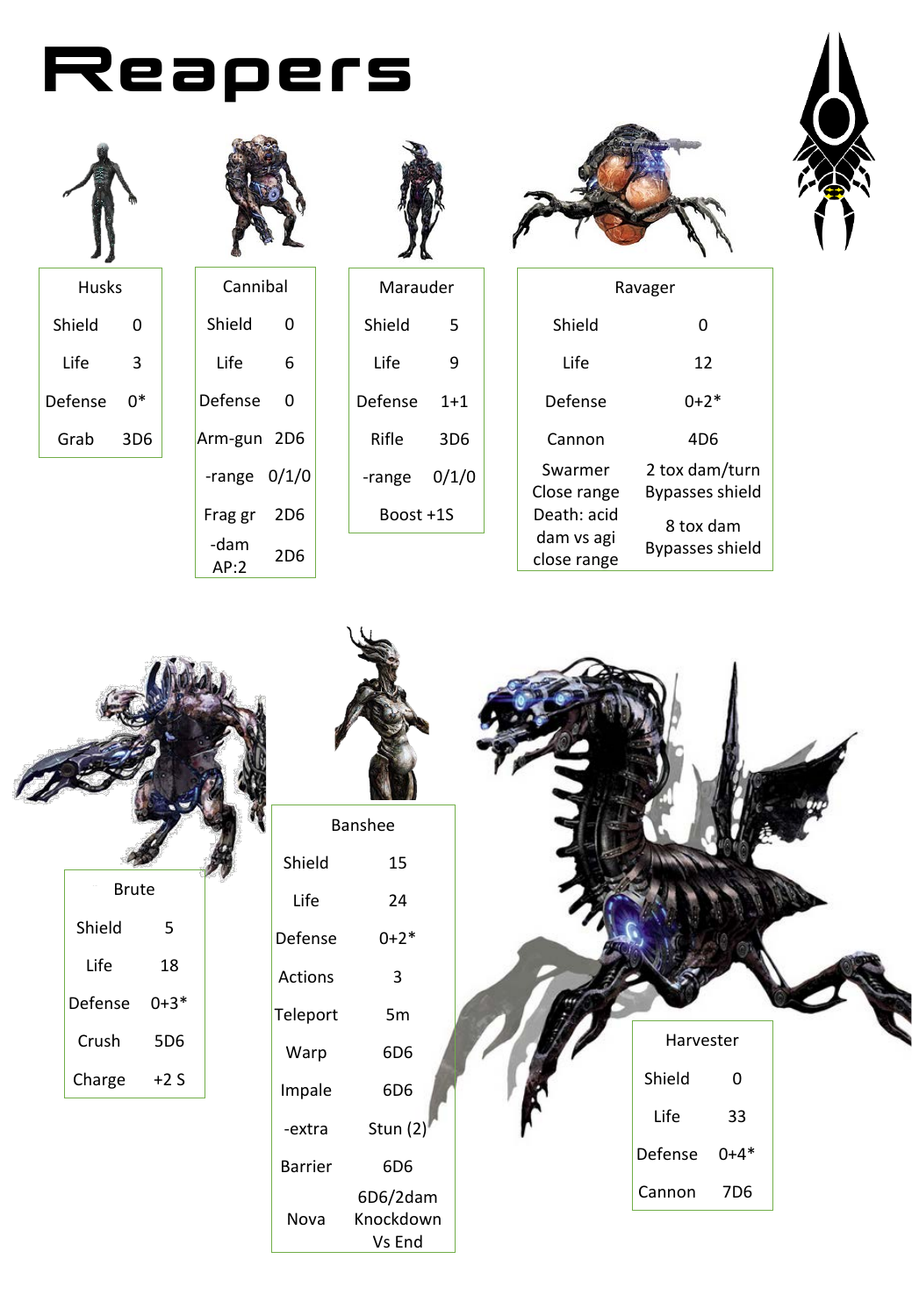## Collectors



| Abomination |     |
|-------------|-----|
| Shield      | O   |
| Life        | 3   |
| Defense     | በ*  |
| Grab        | 3D6 |



Shield 5 Life 6 Defense 1 Rifle 2D6 Blade 2D6 -dam 3







| Scion        |     |
|--------------|-----|
| Shield       | O   |
| Life         | q   |
| Defense 0+3* |     |
| Cannon       | 5D6 |





| Praetorian        |                               |
|-------------------|-------------------------------|
| Shield            | 25                            |
| l ife             | 24                            |
| Defense           | 0+4*                          |
| Actions           | 3                             |
| Cannon            | 7D6                           |
| Claw              | 7D6                           |
| Recharge<br>(3AP) | 7 <sub>D6</sub><br>Sx5 shield |
|                   |                               |

| Captain        |         |
|----------------|---------|
| Shield         | 10      |
| Life           | 12      |
| Defense        | $2 + 2$ |
| Actions        | 3       |
| Rifle          | 6D6     |
| -range         | 0/1/0   |
| Seeker         | 1 AP    |
| swarm          | Conc.   |
| -1 AP vs 3 End |         |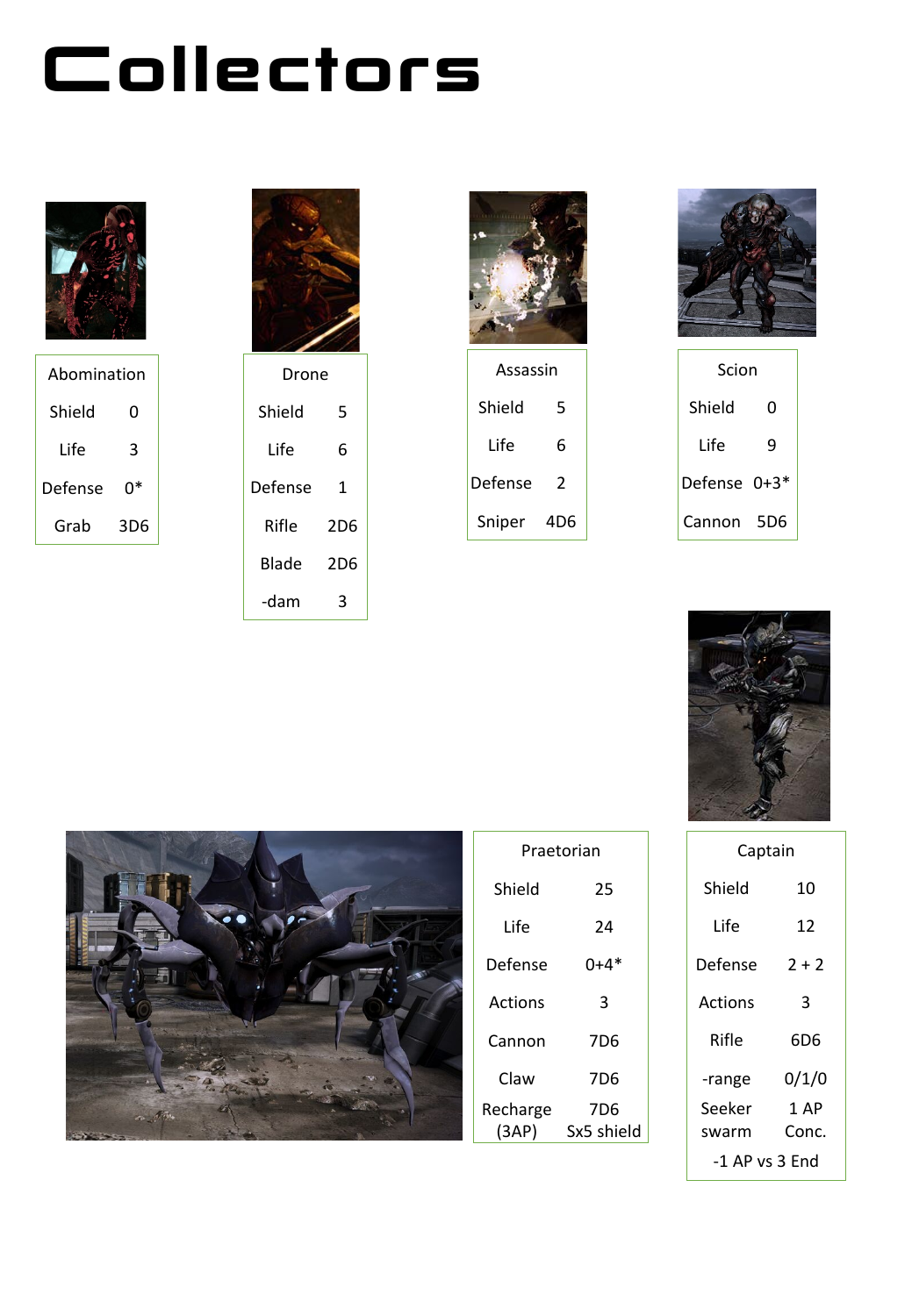### Blue Suns



| Legion                |       |  |
|-----------------------|-------|--|
| Shield                | 5     |  |
| Life                  | q     |  |
| Defense               | 2     |  |
| Rifle                 | 3D6   |  |
| -range                | 0/1/0 |  |
| Phasic (+2 vs shield) |       |  |



LOKI

Shield 0

Life 3

Defense 0\*

Pistol 2D6

-range 0/-1/-2

Firewall 0

| Pyro |
|------|
|      |

| Shield  | O      |
|---------|--------|
| Life    | 6      |
| Defense | 1      |
| Flamer  | DC: 2  |
| AP:2    | D6+3 – |
| vs agi  | armor  |





| YMIR     |         |
|----------|---------|
| Shield   | 10      |
| Life     | 21      |
| Defense  | 0+3     |
| Cannon   | 5D6     |
| RPG      | 2D6-arm |
| vs agi   | dam     |
| Claw     | 4D6     |
| firewall | ₹       |



| Centurion  |       |
|------------|-------|
| Shield     | 10    |
| Life       | 12    |
| Defense    | $2+1$ |
| Shotgun    | 5D6   |
| -range     | 1/0/X |
| Shield rep | 4D6   |
| Overload   | 4D6   |
| Firewall   | 1     |



| Commander                |       |  |
|--------------------------|-------|--|
| Shield                   | 10    |  |
| I ife                    | 15    |  |
| Defense                  | $2+2$ |  |
| Rifle                    | 6D6   |  |
| -range                   | 0/1/0 |  |
| AP (+2 vs arm)           |       |  |
| Boost: +1<br>Booster (1) |       |  |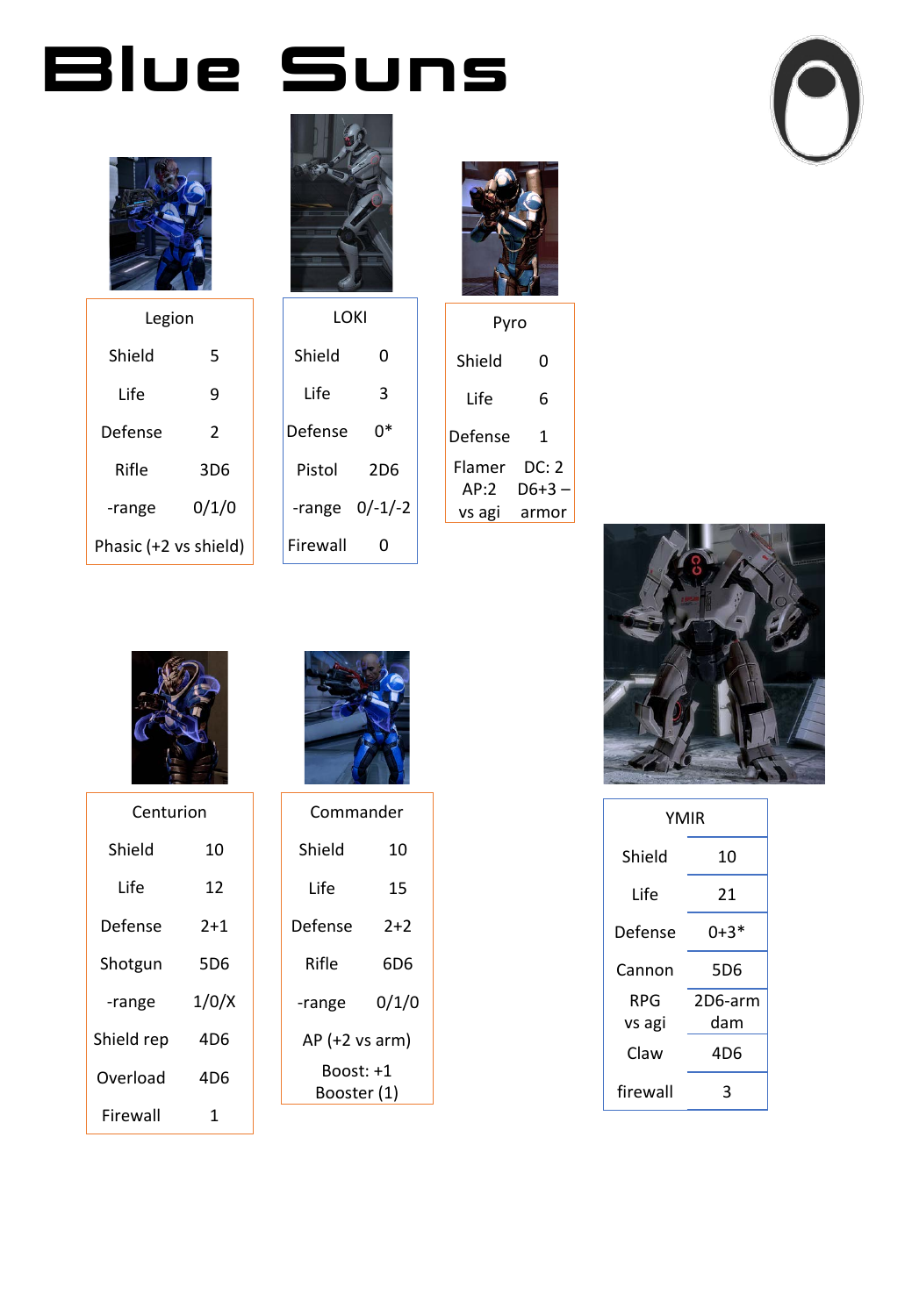# Eclipse



| Trooper  |        |
|----------|--------|
| Shield   | ი      |
| Life     | 6      |
| Defense  | 1      |
| Rifle    | 2D6    |
| -range   | 0/1/0  |
| Flash gr | 1 turn |



LOKI

Shield 0

Life 3

Defense 0\*

Pistol 2D6

-range 0/-1/-2

Firewall 0



| Heavy   |         |
|---------|---------|
| Shield  | 0       |
| Life    | 6       |
| Defense | ი       |
| RPG     | DC:2    |
| AP:2    | $D6+3-$ |
| vs agi  | armor   |







| Operative                   |                 |  |
|-----------------------------|-----------------|--|
| Shield                      | 10              |  |
| Life                        | 12              |  |
| Defense                     | 2+1             |  |
| Actions                     | 3               |  |
| SMG                         | 4D <sub>6</sub> |  |
| -range                      | $0/-1/-2$       |  |
| Hack                        | 5D6             |  |
| Shield rep.                 | 5D6             |  |
| Sabotage 4D6                |                 |  |
| Drone (1 AP)<br>Firewall: 2 |                 |  |



| Drone                      |    |  |
|----------------------------|----|--|
| Shield                     | 5  |  |
| Defense                    | 1  |  |
| Shock                      | D6 |  |
| 2x vs shield<br>Firewall:0 |    |  |
|                            |    |  |



| Commando    |       |  |
|-------------|-------|--|
| Shield      | 15+   |  |
| Life        | 15    |  |
| Defense     | $2+2$ |  |
| Actions     | 3     |  |
| Shotgun     | 5D6   |  |
| -range      | 1/0/X |  |
| Barrier     | 6D6   |  |
| Warp        | 6D6   |  |
| Boost: +1.S |       |  |

| YMIR     |          |  |
|----------|----------|--|
| Shield   | 10       |  |
| Life     | 21       |  |
| Defense  | $0+3*$   |  |
| Cannon   | 5D6      |  |
| RPG      | D6+3-arm |  |
| vs agi   | dam      |  |
| Claw     | 4D6      |  |
| firewall |          |  |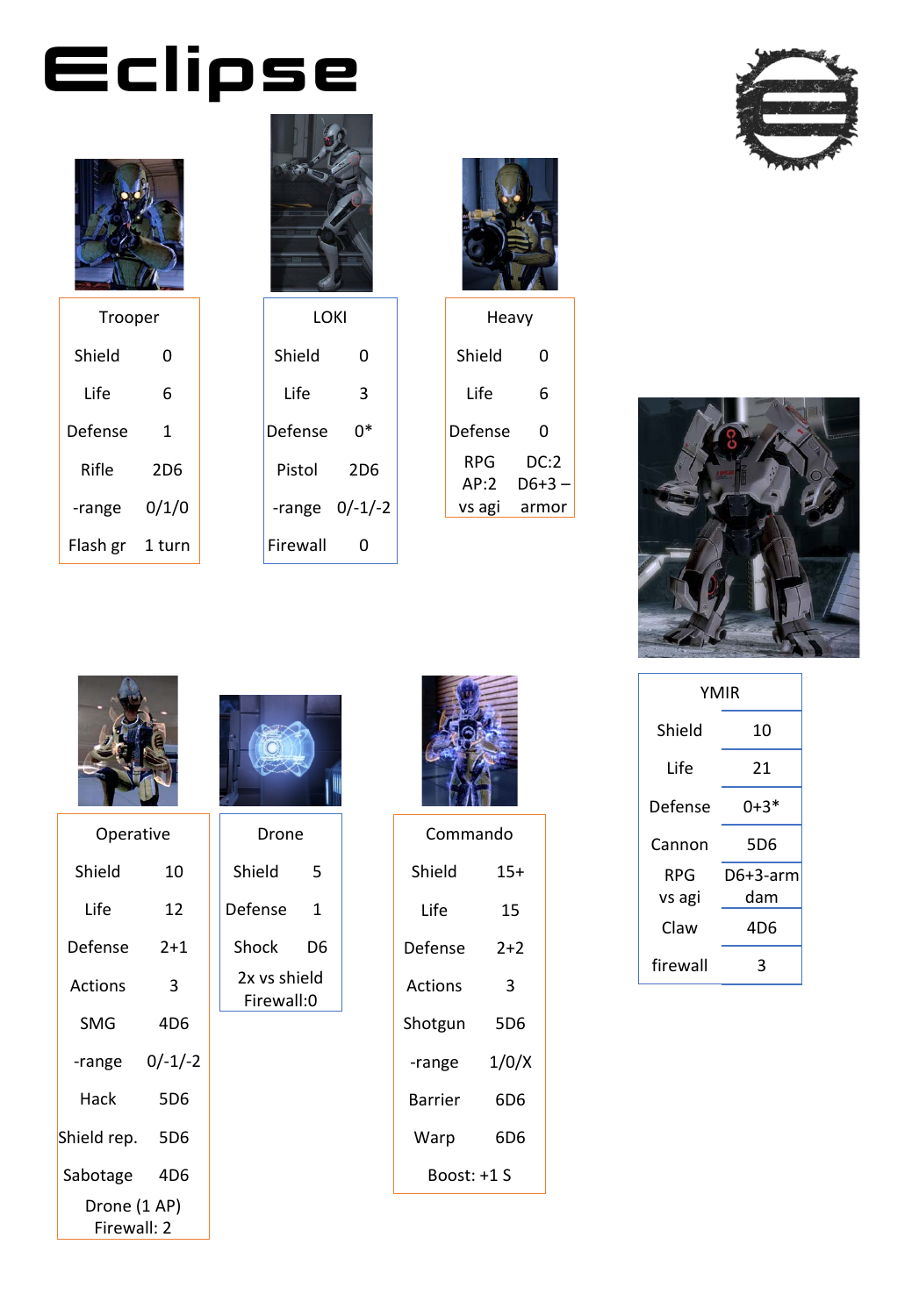## Blood Pack





| Trooper       |         |  |
|---------------|---------|--|
| Shield        | O       |  |
| Life          | 6       |  |
| Defense       | $1 + 1$ |  |
| Rifle         | 2D6     |  |
| -range        | 0/1/0   |  |
| Regenerate: 1 |         |  |



| Warrior  |       |  |
|----------|-------|--|
| Shield   | 5     |  |
| I ife    | 12    |  |
| Defense  | 0+2   |  |
| Shotgun  | 4D6   |  |
| -range   | 1/0/X |  |
| Headbutt | 4D6   |  |



| Pyro           |                |  |
|----------------|----------------|--|
| Shield         | ი              |  |
| l ife          | 3              |  |
| Defense        | 0+1            |  |
| Flamer<br>AP:2 | DC:1<br>D6+3 – |  |
| vs agi         | armor          |  |
| Regenerate: 1  |                |  |



| Boom-squad    |         |  |
|---------------|---------|--|
| Shield        | ი       |  |
| Life          | 3       |  |
| Defense       | 0+1     |  |
| RPG           | DC:1    |  |
| AP:2          | $D6+3-$ |  |
| vs agi        | armor   |  |
| Regenerate: 1 |         |  |



| Battlemaster |         |  |
|--------------|---------|--|
| Shield<br>5+ |         |  |
| Life         | 24      |  |
| Defense      | $1 + 3$ |  |
| Action       | 3       |  |
| Shotgun      | 6D6     |  |
| -range       | 1/0/X   |  |
| Headbutt     | 5D6     |  |
| Barrier      | 4D6     |  |
| Charge       | 4D6     |  |